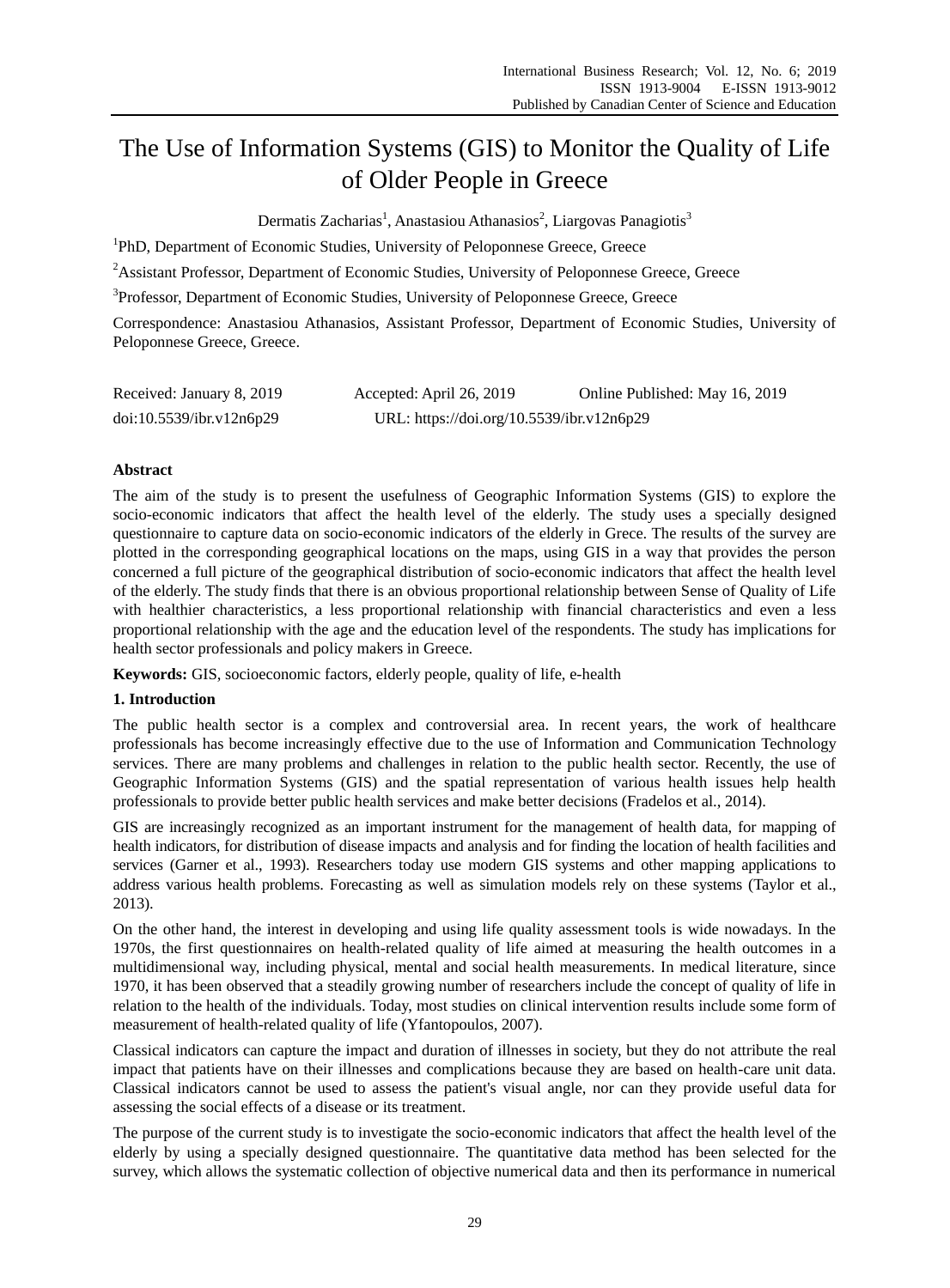form for purposes of statistical analysis. More specifically, a specially designed questionnaire was used in print and in electronic form. Τhe objectives of this study are: i) To record the current profile of the elderly in the country's Open Centres of Elderly Care, as it is in the period of the economic crisis. ii) To explore the perception of the elderly about the impact of the economic crisis on their health and lifestyle. (iii) To assess the factors that affect the quality of life of elderly. (iv) To investigate the degree of correlation between socio-economic indicators and the quality of life of older involved in that research. v) To explore the differentiation of the degree of correlation between socio-economic indicators and the quality of life of the elderly.

Given the usefulness of GIS and their application in the areas of physical health, mental health, health services and general health management, the results of the survey were mapped as graphs in the respective geographic locations on the maps, providing the person concerned with a full picture of the geographical distribution of economic and social characteristics and, above all, the health status of the elderly by region. Thus, the public institutions and health service providers concerned are given the opportunity to take prompt decisions on their actions.

In order to obtain valid and scientific results, a representative sample of the studied population was collected, i.e. 897 questionnaires, so that the results and conclusions drawn from them and related to the particular population could be generalized. Methods of Descriptive Statistics (calculation of frequencies and frequency distributions, central trend indicators, dispersion) were applied in order to present the study data and to draw conclusions about the population under investigation.

For the present study the quantitative approach is followed by the large population. The quantitative approach allows research to be conducted on a large part of the target population and "allows the researcher to learn what is happening but does not give interpretation to understand the experience". It also follows the principle of generalizing a conclusion from the specimen under study in a minor proportion of the population (Cohen  $\&$ Manion, 1994).

The following Section 2 describes the applications of Geographic Information Systems in Health and the correlations between the different socio-economic factors and the quality of health. Section 3 presents the methodology followed for its implementation, and the final Section presents the conclusions of the study.

## **2. Literature Review**

# *2.1 Applications of Geographical Information Systems in Health*

The use of GIS systems is widely applied to public health and many studies are based on them. Public Health Informatics (PHI) is an emerging specialty, which focuses on the application of information technology and technology to the practice of Public Health and Research (Hanchette, 2003). As part of this effort, a GIS or, more generally, a Spatial Decision Support System (SDSS) offers improved geographic imaging techniques, resulting in faster and better decision making in the field of Public Health (Yasnoff & Miller, 2003).

GIS techniques are used to show the lack of correlation between causes and effects or between different outcomes. GIS can contribute to Public Health in many ways because they can provide information on many issues and support the decision-making process properly. They can provide information on the distribution of health services. Thus, any disparities that are increasing continuously could be abolished. Also, policy-makers can be helped and made the right decisions. Health professionals can easily identify the difficulties and inequalities in accessibility to health services and thus be able to cope with the current situation (Foley, 2002). For example, eliminating inequalities in health is one of the two primary goals of the Healthy People 2010 program currently in the US. The use of GIS can play an important role in this effort by helping Public Health professionals to identify the areas of weakness and inequality and helping them ideally to identify and develop solutions to address these deficiencies. GIS can also help researchers integrate dissimilar data from a wide range of sources, and can still be used to impose quality control measures on these data.

The use of GIS has increased exponentially to solve various public health issues. These systems are critical to assessing and addressing relevant health problems in different areas of the earth (Foley, 2002).

A GIS can play an important role in the surveillance, management and analysis of diseases. It appears to be an important tool for the analysis and presentation of epidemiological data. Public health services, diseases, as well as any health information can be mapped and associated with various information such as environmental data, health and social data.

This creates a means of monitoring and managing disease and health programs. It is necessary to understand, monitor and emphasize the reasons that may be related to the development of a disease. Some of these factors could be the environment, behaviour and the socio-economic level of a region. If the "source" of the disease is recognizable and its development and transmission is known, health managers will be able to cope effectively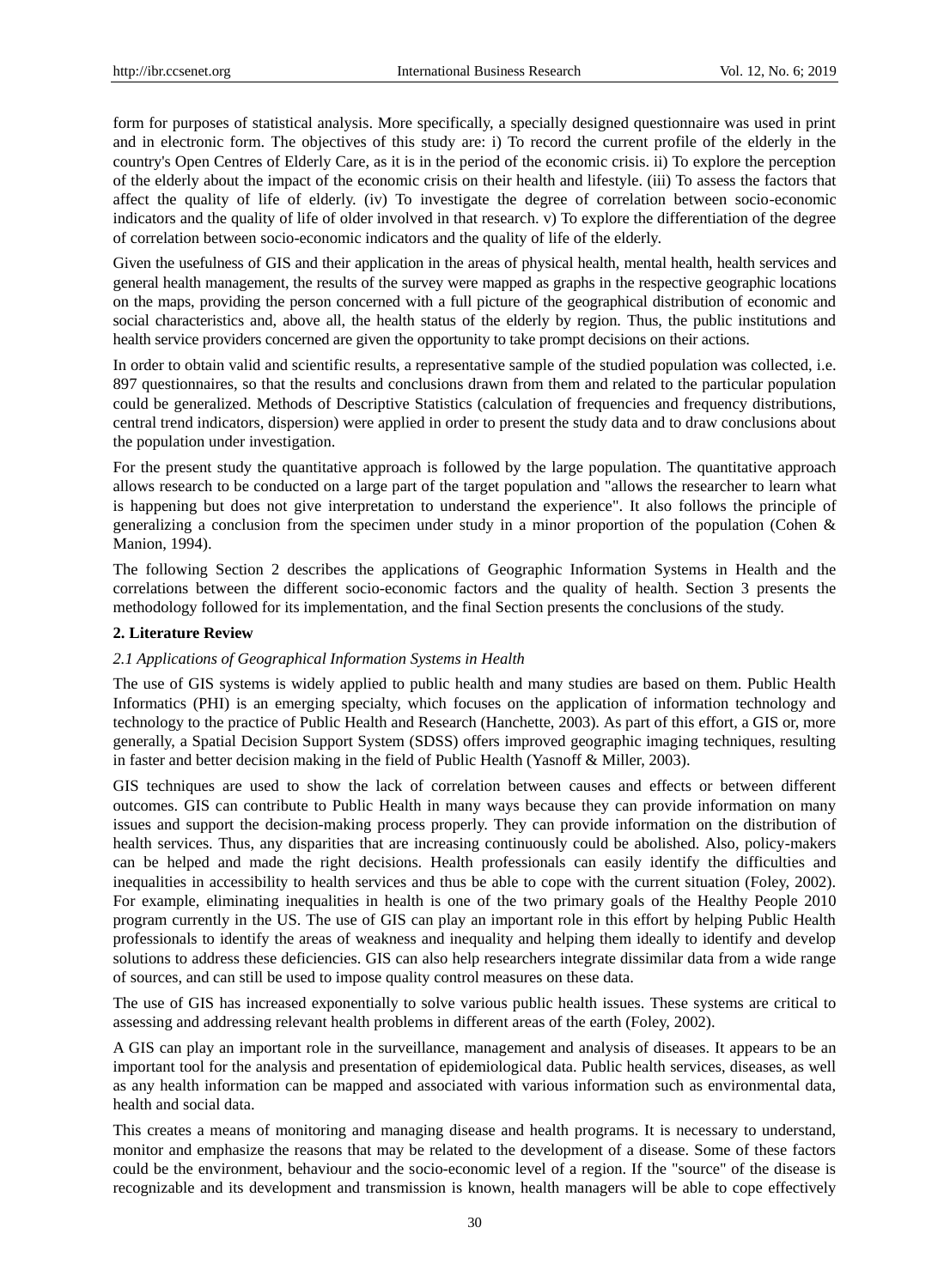with pandemics (Najafabadi, 2009; Ezatti et al., 2005). A GIS system is a tool with great potential that could contribute to assessing environmental risks and human exposure to them.

The design of home care is one of the most active applications of GIS. A GIS can help to organize all the routes that a healthcare professional should follow, taking into account many parameters. On the other hand, private health services could organize an extension plan to promote their services. They can even make forecasts for some services that are in great demand in specific areas. In general, the fields of application of GIS could be applied to strategic planning, research and evaluation, emergency preparedness and the availability and location of health care services (Smith et al., 2007). GIS provide enormous convenience for healthcare providers in organizing and managing health services. Therefore, the organization and coordination of the various services is easier and more efficient. The healthcare provider can quickly and efficiently direct the patient to appropriate health care services (Najafabadi, 2009). GIS are able to provide the exact location of special medical devices. It is important that an insurance organization be able to know the closest location for access to a CT scan when requested by the insured person (Smith et al., 2007).

#### *2.2 Socio-economic Factors*

There are many bibliographical references demonstrating the strong positive correlation between socio-economic status (SES) and health for many populations in many social sectors (Adler & Ostrove, 1999; Feinstein 1993; Von dem Knesebecketal., 2006; Kitagawa & Hauser 1973 Marmot, et al., 1997). Moreover, there is ample literature on the causal mechanisms of linking socio-economic dimensions and health. For example, education is considered to promote good health not only through the creation of financial resources (income and employment) but also through the provision of socio-psychological resources, i.e. healthy behaviours (Ross & Wu, 1995; Mirowsky & Ross, 1999), anxiety ability (Lantz et al., 2005; Lin & Ensel, 1989), self-control (Mirowsky & Ross, 1998; Taylor & Seeman, 1999) to better manage disease and disease (Goldman & Smith, 2002).

Income has been shown to promote health by influencing diet, quality of housing, exposure to environmental hazards, stress, and access to adequate health care (Cohen et al., 2003, Hayward et al., 1988; et al., 1994; House, 2002; Lantz et al., 2005). Individuals or families with low income are particularly vulnerable because they may not be able to have good physical and mental health (Andrulis 1998), restriction of access to healthy foods (Darmon et al., 2002; Caraher et al., 1998) , resulting in toxic environments (Evans & Katrowitz, 2002) and unhealthy housing conditions associated with a high risk of illness (Rosenbaum, 2008). Further research has shown that income is more closely linked to the evolution (rather than onset) of the disease than the level of education (Herd et al., 2007; Zimmer & House, 2003), suggesting that the financial resources promote health in part by increasing the person's ability to pay for medical care and to transfer it to appropriate health care units.

Many studies highlight the causal mechanisms by which the socio-economic situation affects people's health. According to Figure 1, the causal relationships between health and socio-economic status, in socio-political-economic conditions, to the extent that they facilitate or interfere with the mechanisms through which a person's socio-economic condition affects health (Link & Phelan, 1995). Link and Phelan (1995) argue that social factors greatly affect health and hence the emergence of diseases with various mechanisms.



Figure 1. Socio-economic Factors and Health

Source: Link & Phelan, 1995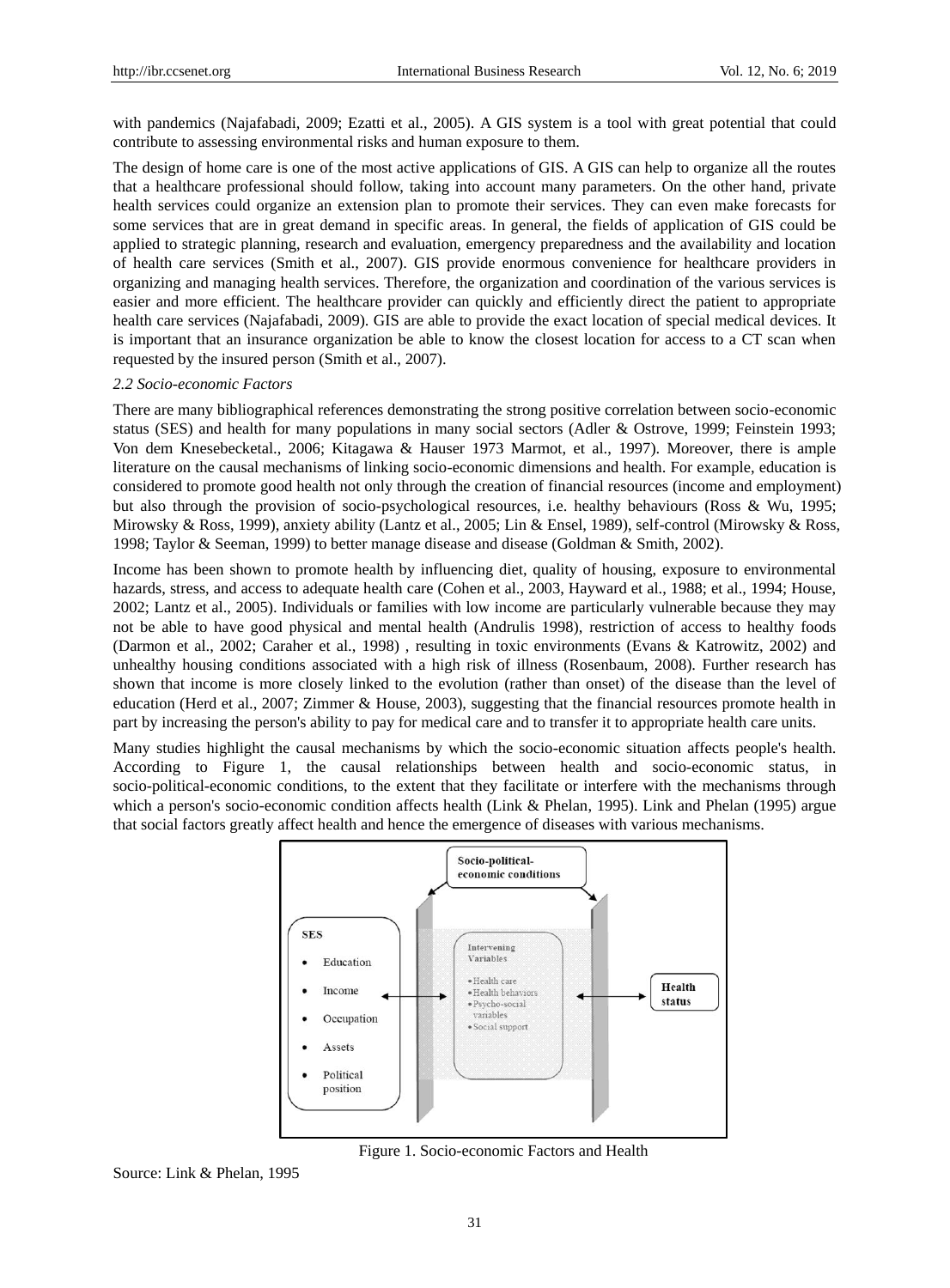# *2.3 Socio-Economic Indicators in Health of the Elderly*

The relationship between socio-economic status and health is an adequately documented epidemiological study. Studies carried out in the United States (Antonovsky, 1967; Kitagawa & Hauser, 1973; Palmore, 1982; Haan et al., 1987; Kaplan et al., 1987; Feldman et al. et al., 1990; Menchik, 1993;) confirm that socio-economically disadvantaged individuals have higher mortality than those with higher education, increased income, or good working conditions.

Research in the field of social epidemiology and health sociology has repeatedly shown that people belonging to low socio-economic groups face health problems and live less in relation to people in high socio-economic groups (Machenbach et al., 1997). Within the context of these differences, Huisman et al. (2004) conducted an investigation into people aged 65 and over to investigate the relationship between their socio-economic situation and mortality. The survey was based on data from mortality registers of population data from 11 countries and regions in Europe. The indicators of the socio-economic situation studied were the educational level and the permanent residence. The results of the survey showed that absolute and relative socio-economic inequalities in mortality remain at older ages between men and women, and socio-economic disparities in mortality were higher among the elderly and middle-aged people in some populations, although the relative age-based inequality showed differences in population by gender. Also, the correlation between the socio-economic situation and mortality in the 90+ age group was evident. According to the results of the survey, it is evident that the absolute socio-economic inequalities in mortality increase with age, while the relative socio-economic inequalities in mortality decrease with respect to age. Overall, socio-economic inequalities relative to housing were lower than those of education in the two largest age groups. The authors conclude that such inequalities are a major public health problem in Europe.

The issue of socio-economic inequalities in the field of morbidity and mortality has attracted a large number of researchers, but comparatively few have been centred on the elderly. The study by Huisman et al. (2004) makes a significant contribution to the bibliography on inequalities and mortality, and stresses the importance of examining elderly people in public health policy and actions. This is an issue of increasing importance given the aging of the population in developed countries and the increase in life expectancy and the poor health of people dying over 60 years of age.

The aim of the Grundy & Holt study (2001) was to identify the most commonly used indicators of socio-economic status (social class, educational level, income, household financial resources, poverty indicators, housing and car ownership). A home interview was conducted at 3,543 participants aged 55-69 in 1988/9 and 2243 were interviewed again in 1994. All indicators were significantly correlated with differences in the elderly's self-reporting of health. The best pair of variables, according to the criteria used, was the educational level or the social class combined with an indicator of poverty.

According to numerous studies, differences in health from the socio-economic situation are smaller for young adults and increase with increasing age (House et al., 1990; 1994, Beckett, 2000). The main explanation for the existence of health inequalities for the elderly is the lowering of the levels of health at a later stage of their life which may be due to psychological factors contributing to poor health (House et al., 1994) such as: (1) lack of social relationships and social support; (2) changes in the elderly's psychological mood such as reduced sense of sovereignty, optimism, sense of control and self-esteem, or increased levels of anger and hostility, and (3) chronic and acute anxiety in life, including the anxiety of marginalization, taxonomy and other phenomena related to the social distribution of power and resources (Lantz et al., 1998).

Another explanation of health inequalities is also due to the natural deterioration of the organism by increasing age (Hayflick, 1998), which plays a key role in identifying the elderly (House et al., 2005; Mirowsky & Ross 2008). This explanation gives the hypothesis of convergence (Graph 1) that aging of the population serves to reduce health inequalities. A series of studies question the above hypothesis, showing that health inequalities based on the socio-economic situation continue to widen among the elderly, thus giving the case of divergence (Graph 1).

Education is related to the growing disparity in the health status of the elderly (Dupre, 2008; Mirowsky & Ross, 2008; Willson et al., 2007; Mirowsky & Ross, 2005).

Long-term economic distress seems to have cumulative effects on the health of older people (McDonough & Berglund, 2003; Benzeval & Judge, 2001; Lynch et al., 1997).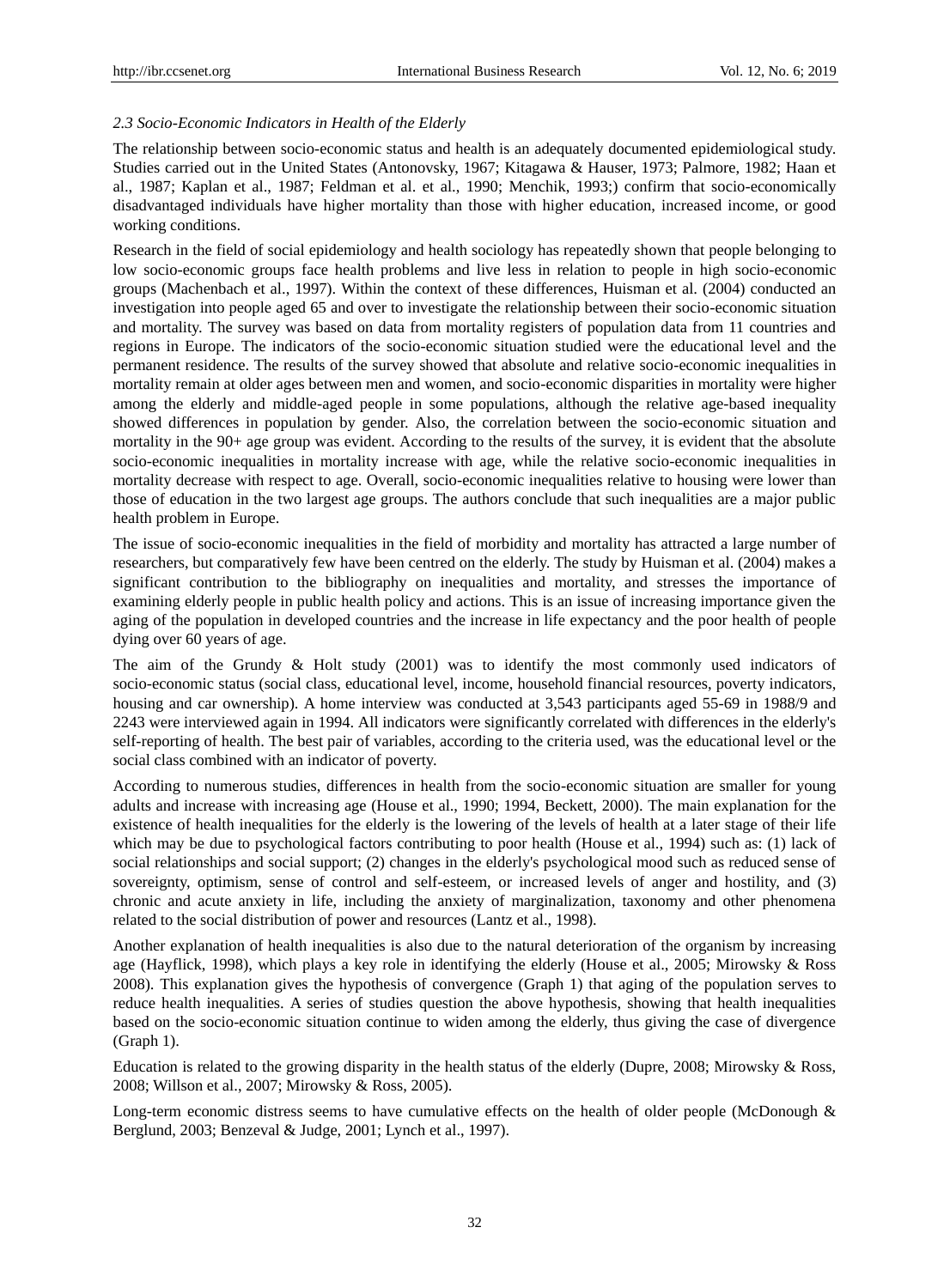

Graph 1. a) Health-age-convergence case and socio-economic situation (left-hand graph, b) Health-age and socio-economic deviation right-hand graph)

Source: Lowry & Xie (2009)

#### **3. Research Methodology**

The aim of the survey is to investigate the socio-economic indicators that affect the health level of the elderly. The main objectives of the survey are to record the current elderly profile, explore the perception of the elderly about the impact of the economic crisis on their health status and lifestyle, assess the factors that shape the quality of life of the elderly, the degree of correlation of the socio-economic indicators with the quality of life of the elderly in research and the investigation of the differentiation of the degree of correlation of the socio-economic indicators with the quality of life of the elderly.

Given the usefulness of GIS and their application in the fields of physical health, mental health, health services and general health management, the results of the survey are plotted in the corresponding geographical locations on the maps, providing the person concerned with a complete picture of the geographical distribution of the socio-economic indicators that affect the level of health of the elderly per region. Thus, the public authorities and health service providers are given direct opportunity to take decisions on what they need to do.

For the collection of data, two different approaches, quantitative and qualitative, are presented in the literature. In the quantitative approach, researchers choose to collect primary data, usually from large samples, which then are analyzed properly. Instead, in qualitative research approaches, the logic followed is different, as researchers choose to collect large data from a small sample in order to investigate in depth attitudes and perceptions (Kyriazopoulos & Samanta, 2010).

For the present study the quantitative approach is followed due to the large population. The quantitative approach allows research to be conducted on a large part of the target population and "allows the researcher to learn" what's going on "but does not give interpretation to understand the experience." It also follows the principle of generalizing a conclusion from the specimen under study in a large proportion of the population (Cohen & Manion, 1994).

Corresponding surveys have taken place both at European and international level. At European level, a longitudinal survey on health, aging and retirement (SHARE, 2005, Survey on Health, Aging and Retirement in Europe), the first results of which were published in 2005 (Börsch-Supan & Jurges, 2005). In the survey, initially 11 countries from Scandinavia to the Mediterranean participated, the countries that eventually participated reached 16 (with Israel, Czech Republic, Poland, Ireland, Slovenia). The collection of data is continuously enriched with new data, which are compared with earlier data, thus yielding updated and improved conclusions each time (Börsch-Supan et al., 2008).

In fact, SHARE's development follows faithful studies of the American Health and Retirement Study (HRS) and the English-Longitudinal Study of Aging (ELSA). In addition, many studies on aging have been conducted based on US Health and Retirement Survey (HRS), covering more Asian countries, Russia and African countries (Kapteyn, 2008).

According to Carone and Costello (2006), the importance of such studies lies in the fact that they can make a significant contribution to addressing uncertainty in the demographic and budgetary projections as well as the complex challenges of health care and long-term care policy pensions. Finally, these studies are a valuable tool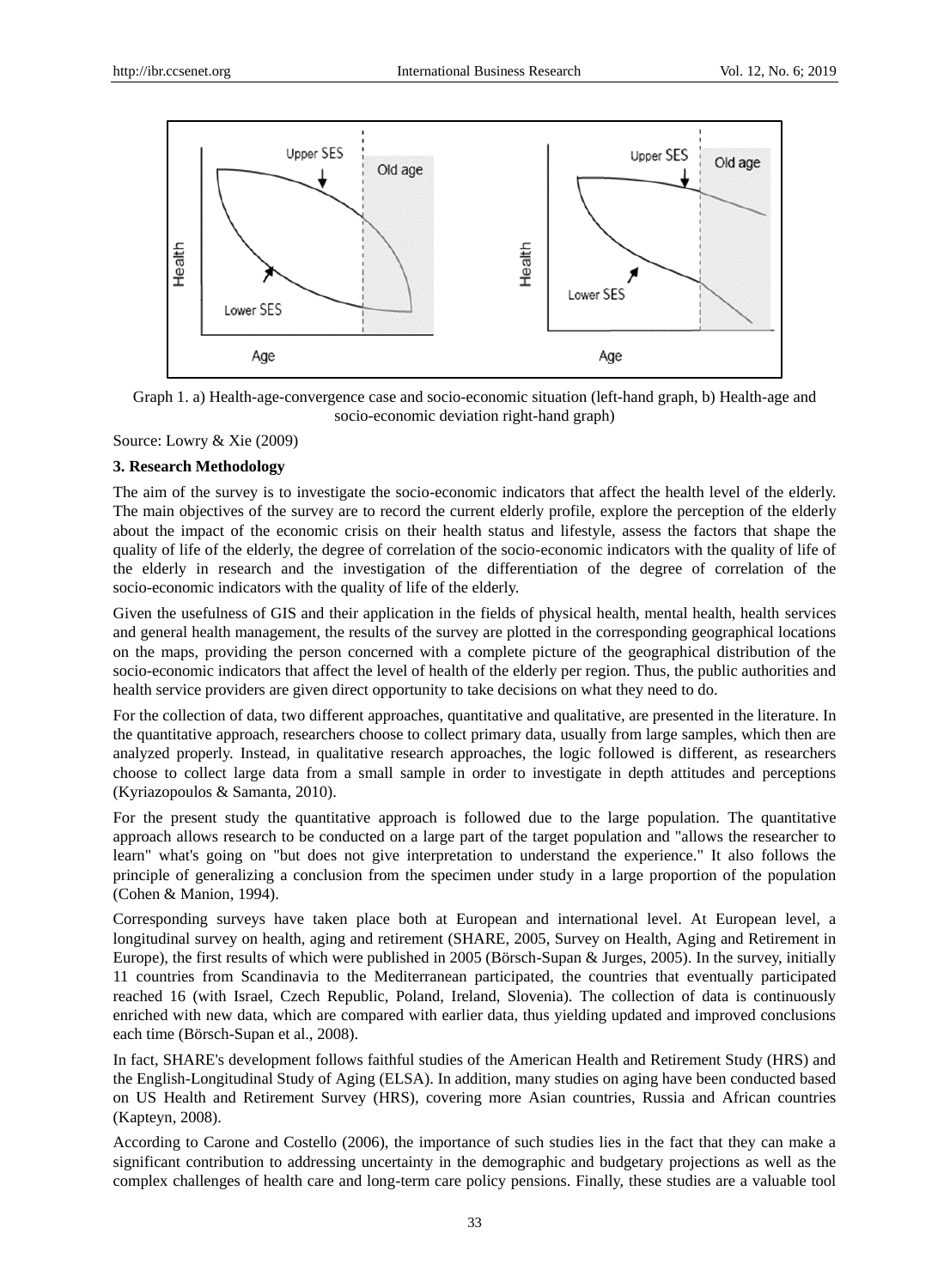for facilitating difficult political debates on issues related to the quality of life and health of the population and how it is affected by socio-economic factors.

The research tool chosen to carry out this research, was applied to a small sample of elderly people. This small sample collects the characteristics of the final sample of the research, that is, the final set of people to which it is addressed. This pilot survey aims to highlight problems that may arise during the research process. The necessary corrections were made to the questions according to the participants' comments, in order to achieve the following: i) to ensure the reliability and validity of research, ii) to clarity the questions, iii) to estimate the required time to answer the questions, iv) to examine the reaction of the respondents, v) to ensure the completeness of the research tool, vi) to test the usability of the questionnaire, vii) to add more questions if necessary.

For the collection of valid and scientific results, a representative sample of the studied population was collected (Belleli & Papazoglou, 2004). In order to collect the data and to answer the research questions, questionnaires were distributed to the elderly of different Centers for the Protection of the Elderly (KAPI) in Greece. A total of 897 questionnaires were completed so that the results and conclusions drawn from them and related to this population could be generalized.

The final questionnaire consists of 5 sections and 27 questions.

1. The first section, consisting of 6 questions, relates to the demographic characteristics of the study population (gender, age, marital status).

2. The second section, consisting of 12 questions, refers to the characteristics of the stay of the elderly (area of residence today, area of residence in the past, place of residence, living situation and total number of family members living in the same house).

3. The third section, consisting of 6 questions, relates to the socio-economic characteristics of the elderly (educational level, occupation, main source of income, existence of economic self-sufficiency, annual income).

4. The fourth section, consisting of 8 questions, concerns the medical history of the elderly (health problems, physical energy, health and home restriction, health and activity, smoking, alcohol, diet, sleep, feeling of fatigue after awakening).

5. The fifth section, which consists of 9 questions, is about how the elderly themselves perceive their quality of life. In particular, it refers to the overall quality of life of the elderly, whether they enjoy their lives, whether they are happy most of the time, whether their current economic crisis affects them negatively, whether the pain affects their well-being negatively, and whether health restrict them to the home).

Methods of Descriptive Statistics (calculation of percentages and frequency distributions, central trend indicators, dispersion) were applied in order to present the study data and draw conclusions for the population under investigation.

Parametric methods of analysis were used too In particular, chi-square test and statistical test T-test were used in order to investigate statistically significant correlations. The credibility of the survey is documented by: i) the use of the Cronbach Alpha Trust Factor (0.85), ii) the use of Likert type questions, iii) the use of a pilot survey, iv) the use of clear instructions to answer the questionnaire. Also, the validity of the survey is documented by: i) the use of closed type questions with all possible answers, ii) the anonymity of the survey.

#### **4. Results**

In order to investigate the association of Life Quality Impacts with certain Demographic Characteristics, Social Characteristics, Economic Characteristics and Health Characteristics, the dependent dummy variable was created called Life Quality Sense, consisting of the Medium Term of Variables Life Quality, Life Enjoyment, and Happiness, mentioned above. The dummy variable was associated with the following independent variables and groups of variables: The first correlation is made with Age variable as Demographic Attribute. The second correlation is made with the Educational Level variable as a Social Attribute. The third correlation is made with the group consisting of the independent variables Economic Autonomy and Annual Income as Economic Characteristics. The fourth correlation is made with the group consisting of the independent variables Physical Energy and Health Sense as Health Characteristics. The results of the linear regression are presented in Table 1, which shows the correlations that have emerged.

From the results, the Life Quality Sense (LQS - values 1 to 5), which was created as a dummy variable from the average of the group of variables Life Quality, Life and Happiness, is related to Age (integer values 1 to 3), as a Demographic Characteristic variable, as follows: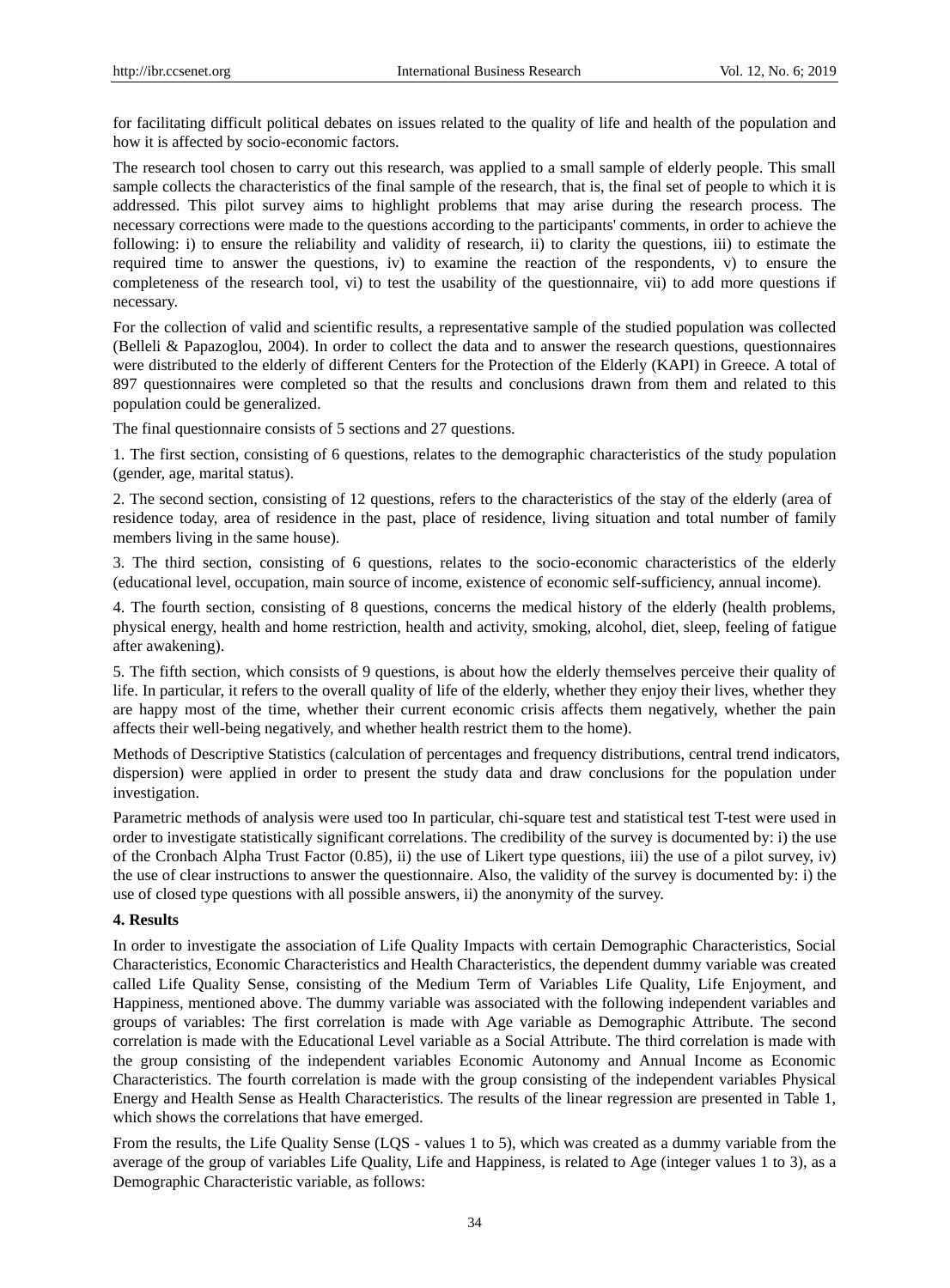# **LQS = 0,191 (Age) + 2,165**

It also appears that LQS (values 1 to 5) is related to the Educational Level (integer values 1 to 9), as a variable of the Social Characteristics, with the following relationship:

# **LQS = 0,193 (Educational Level) + 1,796**

Table 1. Association of Life Quality Sense Elements with Demographic, Social, Financial and Health Characteristics through Linear Regression

| <b>Group of Dependent</b><br><b>Variables</b> | <b>Dependent</b><br><b>Dummy Variable</b>                   | <b>Ouestion</b><br>number               | Independent<br><b>Variables</b>                       | <b>Linear</b><br><b>Regression</b><br>Coefficient | <b>Linear</b><br><b>Regression</b><br><b>Constant</b> |
|-----------------------------------------------|-------------------------------------------------------------|-----------------------------------------|-------------------------------------------------------|---------------------------------------------------|-------------------------------------------------------|
| <b>Life Quality</b>                           | <b>The Sense of</b><br><b>Quality of Life</b><br><b>LOS</b> | <b>Demographic Characteristics</b>      |                                                       | A                                                 | B                                                     |
| <b>Life Enjoyment</b><br><b>Happiness</b>     |                                                             | $\overline{2}$                          | Age                                                   | 0,191<br>$(p=0,000)$                              | 2,165<br>$(p=0,000)$                                  |
| <b>Life Quality</b>                           | The Sense of                                                | <b>Social</b><br><b>Characteristics</b> |                                                       | $\mathbf{A}$                                      | B                                                     |
| <b>Life Enjoyment</b><br><b>Happiness</b>     | <b>Quality of Life</b><br><b>LOS</b>                        | $\boldsymbol{q}$                        | <b>Educational</b><br>Level                           | 0,103<br>$(p=0,000)$                              | 1,796<br>$(p=0,000)$                                  |
| <b>Life Quality</b>                           | <b>The Sense of</b><br><b>Quality of Life</b><br><b>LOS</b> |                                         | <b>Financial (Economic)</b><br><b>Characteristics</b> | $\mathbf{A}$                                      | B                                                     |
| <b>Life Enjoyment</b>                         |                                                             | 12                                      | <b>Economic</b><br><b>Aytonomy</b>                    | 0,264<br>$(p=0,000)$                              | 1,663<br>$(p=0,000)$                                  |
| <b>Happiness</b>                              |                                                             | 13                                      | <b>Annual income</b>                                  | 0,176<br>$(p=0,000)$                              |                                                       |
| <b>Life Quality</b>                           | The Sense of                                                |                                         | <b>Health</b><br><b>Characteristics</b>               | $\mathbf{A}$                                      | B                                                     |
| <b>Life Enjoyment</b>                         | <b>Quality of Life</b><br><b>LOS</b>                        | 21                                      | <b>Physical</b><br><b>Energy</b>                      | 0,387<br>$(p=0,000)$                              | 1,047                                                 |
| <b>Happiness</b>                              |                                                             | 15                                      | <b>Health Sense</b>                                   | 0,186<br>$(p=0,000)$                              | $(p=0,000)$                                           |

It also appears that LQS (1 to 5 values) is related to Economic Autonomy (1 to 2 Accuracy) and Annual Income (integer values 1 to 5) as variables of Financial Characteristics, with the following relationship:

# **LQS = 0,264 (Economic Autonomy) + 0,176 (Annual Income) + 1,663**

Finally, it appears that LQS (values 1 to 5) are related to Physical Energy (1 to 5) and Health Sense (1 to 5) as Health Characteristics variables with the following relationship:

# **LQS = 0,387 (Physical Energy) + 0,186 (Health Sensitivity) + 1,047**

Of the above, it is obviously more pronounced the proportional relationship of Life Quality Satisfaction with the Health Characteristics of Respondents, the less pronounced or proportional relationship of Life Quality Sense with the Economic Characteristics of Respondents and even less pronounced or proportional relationship of Life Quality Sense with Age and the Educational Level, as Demographic and Social Characteristics of Respondents respectively.

These results are in line with the previously mentioned studies for the cumulative effects of long-term economic distress seems on the health of older people (McDonough & Berglund, 2003; Benzeval & Judge, 2001; Lynch et al., 1997) as well as the relation of education to the growing disparity in the health status of the elderly (Dupre, 2008; Mirowsky & Ross, 2008; Willson et al., 2007; Mirowsky & Ross, 2005).

The depiction of the economic and social characteristics as well as the state of health of the elderly among the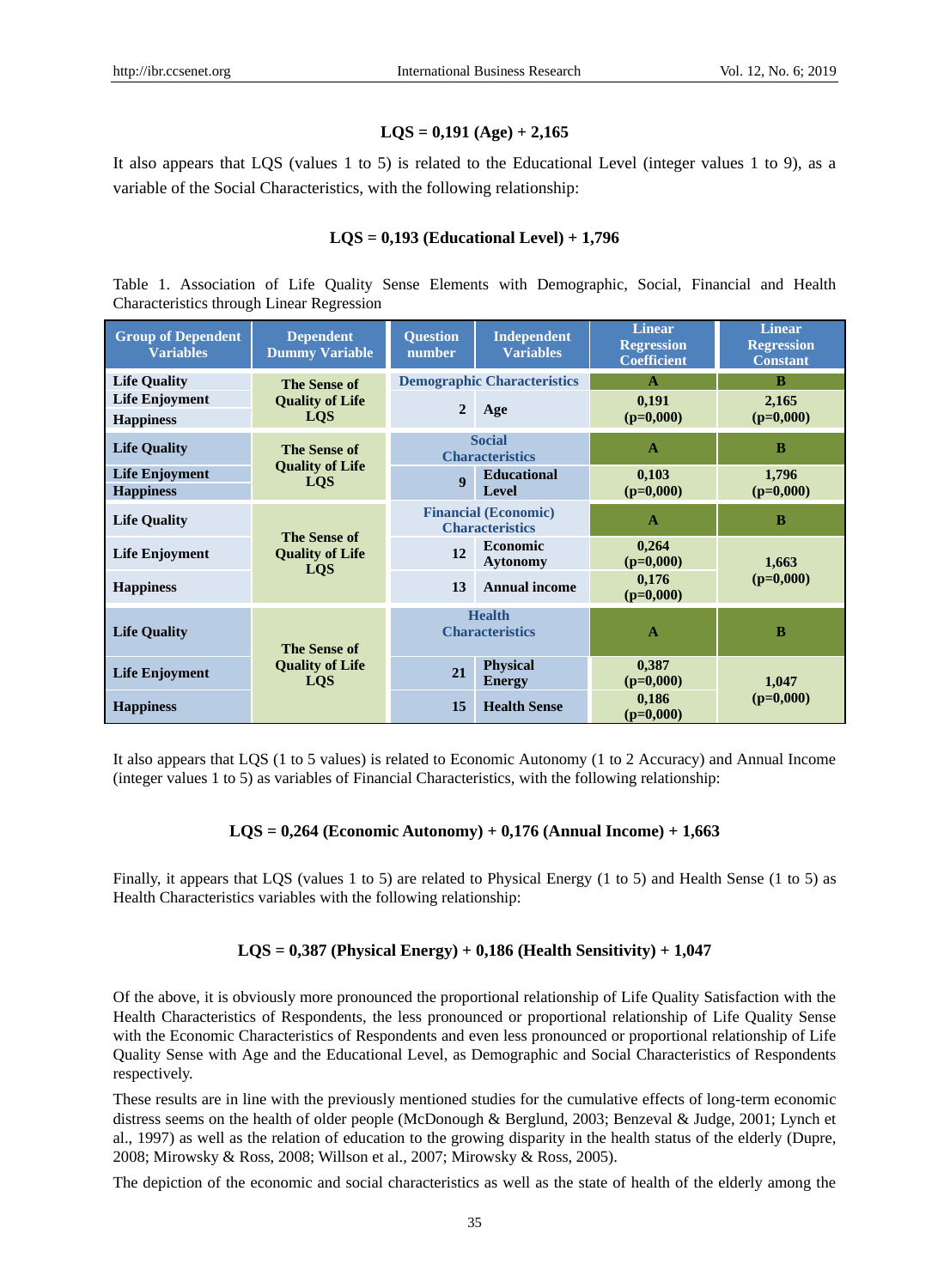different Centers for Open Elderly Protection of Greece is achieved through the use of the ArcMap software, in which all the table data is imported.



Chart 1. The use of GIS. Authors' survey

The figures are plotted in the corresponding geographical locations on the maps, giving the person concerned a full picture of the geographical distribution of economic and social characteristics and, in particular, of the health status of the elderly by region (see Chart 1). Thus, the public institutions and health service providers concerned are given the opportunity to take prompt decisions on their actions.

## **5. Conclusions**

The aim of the survey was to investigate the socio-economic indicators that affect the health level of the elderly. The main objectives of the survey were to record the current elderly profile, explore the perception of the elderly about the impact of the economic crisis on their health status and lifestyle, assess the factors that shape the quality of life of the elderly, the degree of correlation of the socio-economic indicators with the quality of life of the elderly in research and the investigation of the differentiation of the degree of correlation of the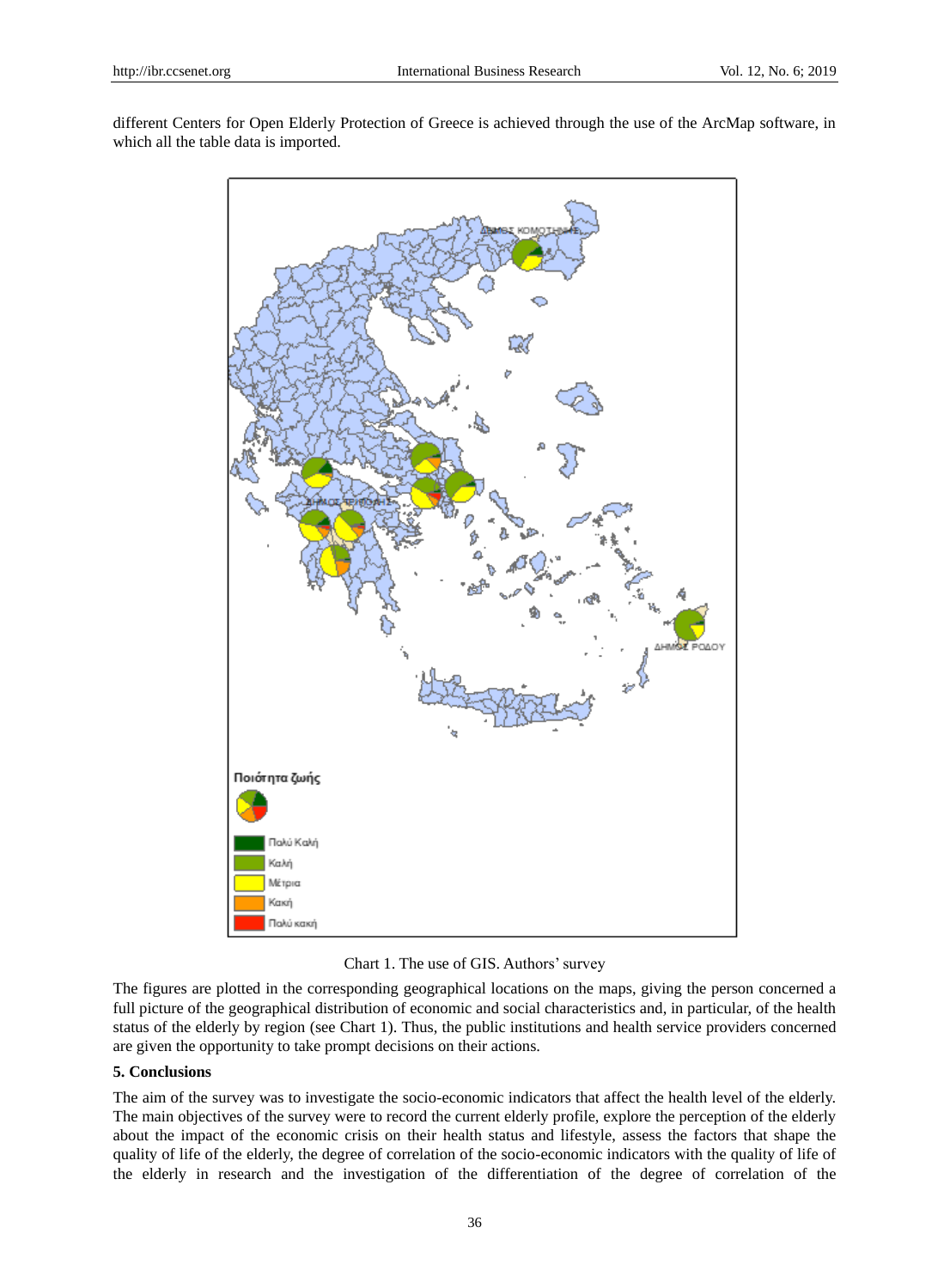socio-economic indicators with the quality of life of the elderly.

From the previous presentation of results it is clear that there is an obvious proportional relation of the Sense of Quality of Life with the Health Characteristics of the respondents, a less pronounced proportional relationship of the Sense of Quality of Life with the Financial (Economic) Characteristics of the respondents and even less pronounced proportional relationship of the Sense of Quality of Life with Age and the Educational Level, as Demographic and Social Characteristics of respondents respectively.

Given the usefulness of GIS and their application in the fields of physical health, mental health, health services and general health management, the results of the survey were plotted in the corresponding geographical locations on the maps, providing the person concerned with a complete picture of the geographical distribution of the socio-economic indicators that affect the level of health of the elderly per region.

The limitations of research were more bureaucratic, related to the issue of each license. Another limitation was the difficulty of completing the online questionnaire as it is addressed to elderly people who are less familiar with new technologies and computers. A third problem was the relative difficulty of understanding some of the questionnaire questions from some elderly people, mainly because of their age. Also, the credibility of the survey depends on the sincerity of respondents.

Given the usefulness of such health surveys, presented graphically in charts, it is proposed to enable public officers to have direct access to these data for finding immediate solutions for each region of the state, whenever needed. It is also useful to expand these types of surveys in other countries, notably the European Union, with a view to the wider collection and evaluation of data and the comparative presentation of data and surveys in the Member States of the Union. Moreover it is useful to expand such surveys to various other ages and social groups, such as adolescents, young people, migrant groups, minorities, disabled etc.

#### **References**

- Adler, N., & Ostrove, J. (1999). "Socioeconomic Status and Health: What We Know and What We Don't". *Annals of the New York Academy of Sciences, 896,* 3-15. https://doi.org/10.1111/j.1749-6632.1999.tb08101.x
- Andrulis, D. P. (1998). "Access to Care Is the Centerpiece in the Elimination of Socioeconomic Disparities in Health". *Annals of Internal Medicine, 129,* 412-416. https://doi.org/10.7326/0003-4819-129-5-199809010-00012
- Antonovsky, A. (1967). "Social class, life expectancy, and overall mortality". *Milbank Memorial Fund Q, 45,*  31-73, CrossRef Web of Science. https://doi.org/10.2307/3348839
- Beckett, M. (2000). "Health Inequalities in Later Life: An Artifact of Mortality Selection?". *Journal of Health and Social Behavior, 41,* 106-119. https://doi.org/10.2307/2676363
- Benzeval, M., & Judge, K. (2001). "Income and Health: The Time Dimension." *Social Science and Medicine, 52,*  1371-1390. https://doi.org/10.1016/S0277-9536(00)00244-6
- Börsch-Supan, A., & Jürges, H. (2005). *The Survey of Health, Aging, and Retirement in Europe. Methodology. Mannheim*, Mannheim Research Institute for the Economics of Aging (MEA).
- Börsch-Supan, A., Brugiavini, A., Jürges, H., Kapteyn, A., Mackenbach, J., Siegrist, J., & Guglielmo, W. (2008). *First Results from the Survey of Health, Ageing and Retirement in Europe (2004-2007). Starting the Longitudinal Dimension*. Mannheim Research Institute for the Economics of Aging (MEA), http://www.share-project.org/t3/share/uploads/tx\_sharepublications/BuchSHAREganz250808.pdf
- Caraher, M., Dixon, P., Lang, T., & Carr-Hill, R. (1998). "Access to Healthy Foods: Part I. Barriers to Accessing Healthy Foods: Differentials by Gender, Social Class, Income and Mode of Transport". *Health Education Journal, 57,* 191-201. https://doi.org/10.1177/001789699805700302
- Carone, G., & Costello, D. (2006). "Can Europe afford to grow old?". *Finance and Development*, *43*(3), 1-9.
- Cohen, D. A., Thomas, A. F., & Karen, M. (2003). "Why Is Poverty Unhealthy? Social and Physical Mediators". *Source Social Science & Medicine, 57,* 1631-1641. https://doi.org/10.1016/S0277-9536(03)00015-7
- Cohen, L, & Manion, L. (1994). Μεθοδολογία Εκπαιδευτικής Έρευνας, Μεταίχμιο, Αθήνα.
- Darmon, N., Ferguson, E. L., & Briend, A. (2002). "A Cost Constraint Alone Has Adverse Effects on Food Selection and Nutrient Density: An Analysis of Human Diets by Linear Programming". *The Journal of Nutrition, 132,* 3764-3771. https://doi.org/10.1093/jn/132.12.3764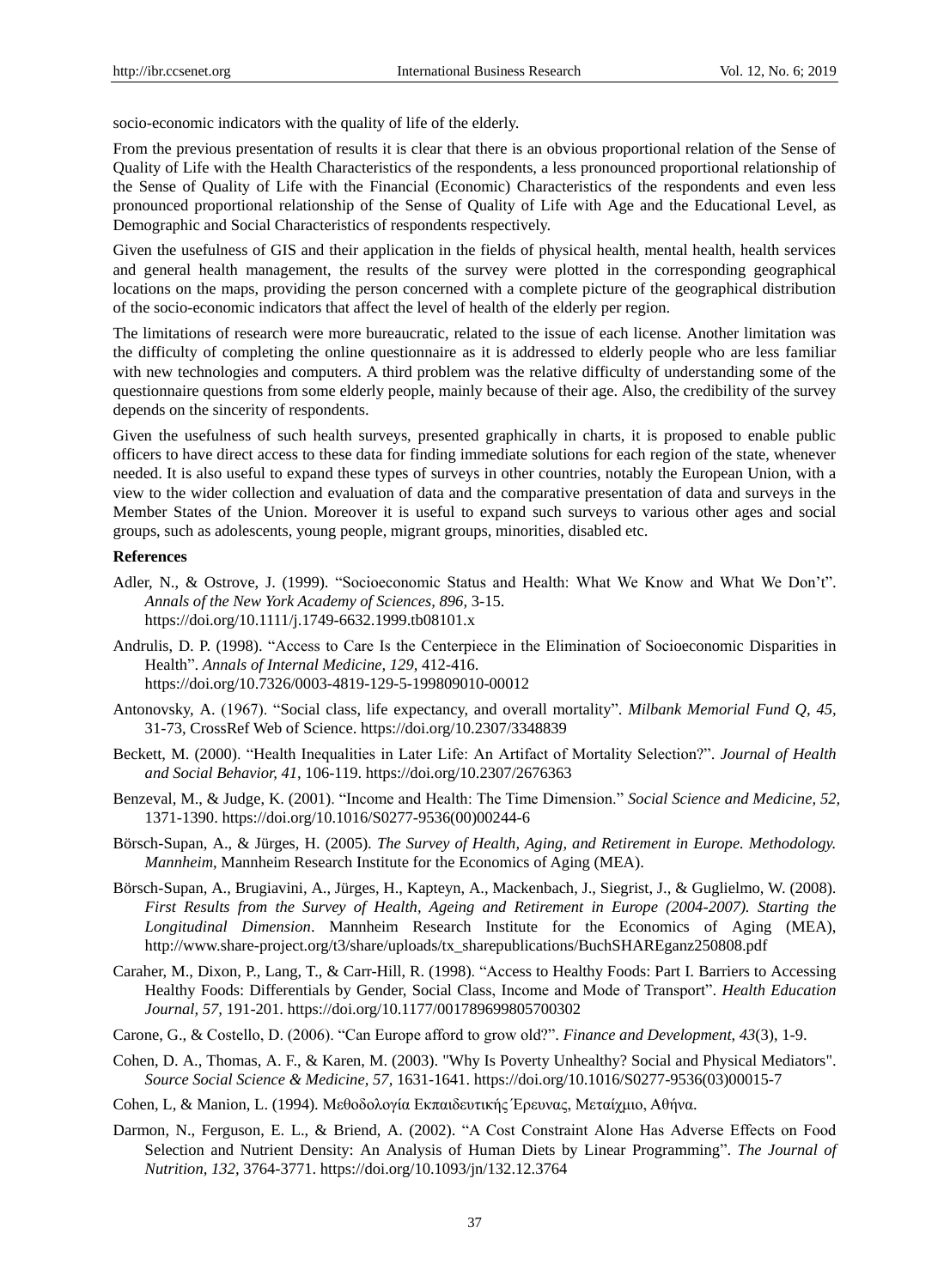- Dupre, M. E. (2008). "Educational Differences in Health Risks and Illness over the Life Course: A Test of Cumulative Disadvantage Theory". *Social Science Research, 37,* 1253-1266. https://doi.org/10.1016/j.ssresearch.2008.05.007
- Evans, G. W., & Katrowitz, E. (2002). "Socioeconomic Status and Health: the Potential Role of Environmental Risk Exposure". *Annual Review of Public Health, 23,* 303-331. https://doi.org/10.1146/annurev.publhealth.23.112001.112349
- Ezatti, M., Utzinger J., Cairncross, S., Cohen, A. J., & Singer B. H. (2005). "Environmental risks in the developing world: exposure indicators for evaluating interventions, programmes and policies". *Journal of Epidemiology and Community Health*, *59,* 15-22. https://doi.org/10.1136/jech.2003.019471
- Feinstein, J. S. (1993). "The Relationship Between Socioeconomic Status and Health." *Milbank Quarterly, 71,* 279-322. https://doi.org/10.2307/3350401
- Feldman, J. J., Makuc, D, & Kleinman, J. C., et al. (1989). "National trends in educational differentials in mortality". *Am J Epidemiol*, *129,* 919-933. https://doi.org/10.1093/oxfordjournals.aje.a115225
- Foley, R. (2002). "Assessing the applicability of GIS in a health and social care setting: planning services for informal carers in East Sussex, England". *Social Science & Medicine*, *55,* 79-96. https://doi.org/10.1016/S0277-9536(01)00208-8
- Fradelos, E., Papathanasiou, I., Mitsi, D., Tsaras, K., Kleisiaris, Ch., & Kourkouta, L. (2014). "Health Based Geographic Information Systems (GIS) and their Applications". *Acta Inform Med*., *Dec 22*(6), 402-405. https://doi.org/10.5455/aim.2014.22.402-405
- Garner, B., Zhou, Q., & Parolin, B. (1993). «The Application of GIS in the Health Sector: Problems and Prospects", *Proceedings of the 4th European Conference on Geographical Information Systems*, 29 March - 1 April 1993, Genoa, Italy, pp 1350-1357.
- Goldman, D., & Smith, J. P. (2002). "Can Patient Self-Management Help Explain the SES Health Gradient?". *Proceedings of the National Academy of Sciences of the United States of America, 99,* 109-129. https://doi.org/10.1073/pnas.162086599
- Grundy, E, & Holt, G. (2001). "The socioeconomic status of older adults: How should we measure it in studies of health inequalities?". *J Epidemiol Community Health*, *55,* 895-904. https://doi.org/10.1136/jech.55.12.895
- Haan, M., Kaplan, G. A., & Camacho, T. (1987). "Poverty and health: prospective evidence from the Alameda County Study". *Am J Epidemiol*, *125,* 989-998. https://doi.org/10.1093/oxfordjournals.aje.a114637
- Hanchette, C. L. (2003). "Geographic Information Systems", in O'Carroll, P.W., Yasnoff, Y.A., Ward, M.E., Ripp, L.H., Martin, E.L. (Ed.), *Public Health Informatics* (pp. 431–466). New York, NY: Springer. https://doi.org/10.1007/0-387-22745-8\_21
- Hayflick, L. (1998). "How and Why We Age", *Experimental Gerontology, 33,* 639-653. https://doi.org/10.1016/S0531-5565(98)00023-0
- Hayward, R. A., Shapiro, M. F., Freeman, H. E., & Corey, C. R. (1988). "Who Gets Screened for Cervical and Breast Cancer? Results from a New National Survey". *Archives of Internal Medicine, 148,* 1177-1181. https://doi.org/10.1001/archinte.1988.00380050181026
- Herd, P., Goesling, B., & House, J. S. (2007). "Socioeconomic Position and Health: The Differential Effects of Education versus Income on the Onset versus Progression of Health Problems". *Journal of Health and Social Behavior, 48,* 223-238. https://doi.org/10.1177/002214650704800302
- House, J. S. (2002). "Understanding Social Factors and Inequalities in Health: 20th Century Progress and 21st Century Prospects". *Journal of Health and Social Behavior, 43,* 125-142. https://doi.org/10.2307/3090192
- House, J. S., Kessler, R. C., Herzog, A. R., Mero, R. P., Kinney, A. M., & Breslow, M. J. (1990). "Age, Socioeconomic Status, and Health." *The Milbank Quarterly, 68,* 383-411. https://doi.org/10.2307/3350111
- House, J. S., Lantz, P. M., & Herd, P. (2005). "Continuity and Change in the Social Stratification of Aging and Health over the Life Course: Evidence from a Nationally Representative Longitudinal Study from 1986 to 2001/2002 (Americans' Changing Lives Study)", *Journals of Gerontology Series B Psychological Sciences and Social Sciences*, *60,* 15-26. https://doi.org/10.1093/geronb/60.Special\_Issue\_2.S15
- House, J. S., Lepkowski, J. M., Kinney, A. M., Mero, R. P., Kessler, R. C., & Herzog, A. R. (1994). "The Social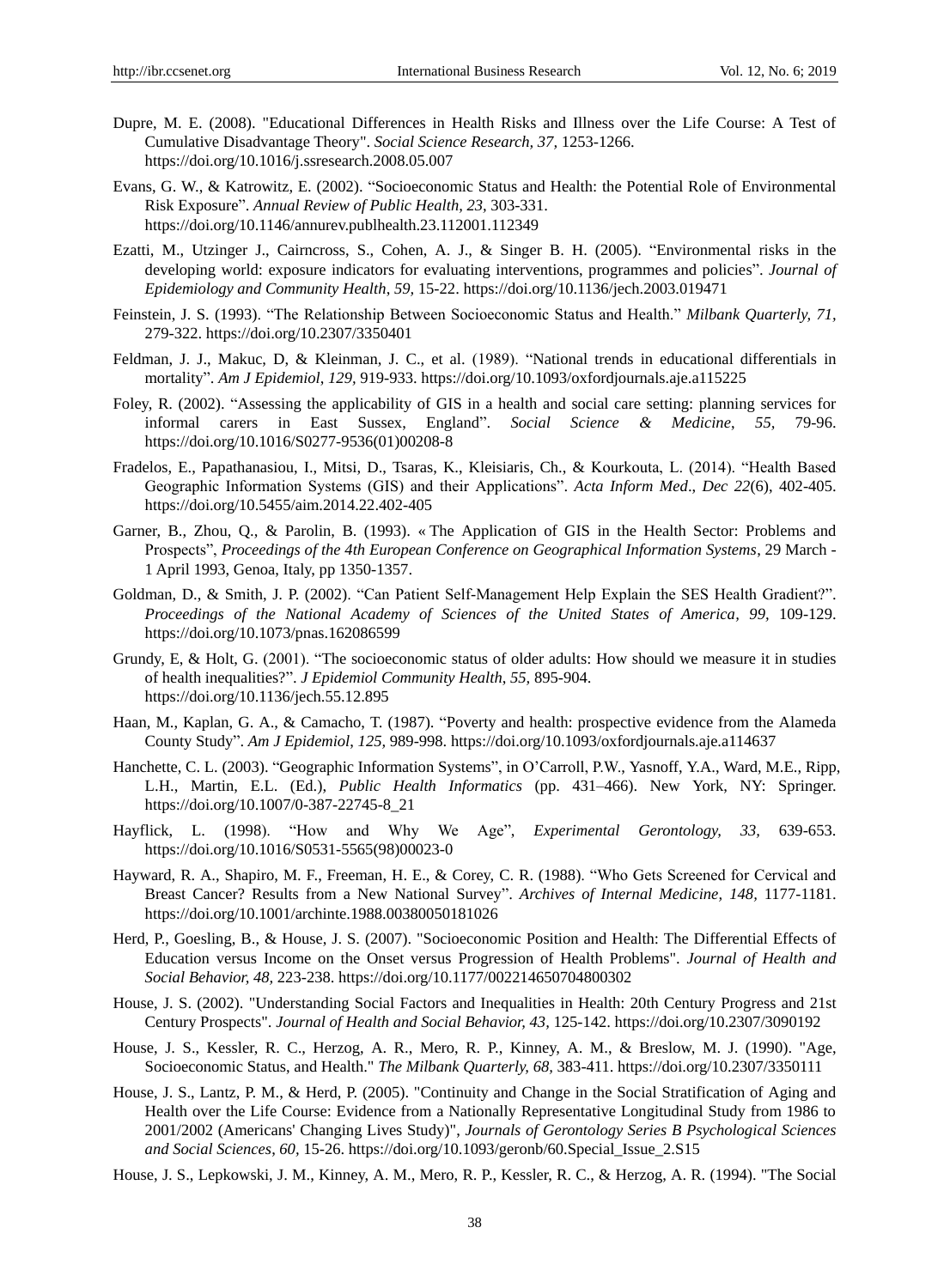Stratification of Aging and Health". *Journal of Health and Social Behavior, 35,* 213-234. https://doi.org/10.2307/2137277

- Huisman, M., Kunst, A. E, & Andersen, O., et al. (2004). "Socioeconomic inequalities in mortality among elderly people in 11 European populations". *J Epidemiol Community Health*, *58,* 468-475. https://doi.org/10.1136/jech.2003.010496
- Kapteyn, A. (2008). "Comparison Between SHARE, ELSA, and HRS", in: Börsch-Supan, A., Brugiavini, A., Jürges, H., Kapteyn, A., Mackenbach, J., Siegrist, J., Guglielmo, W. (2008). *First Results from the Survey of Health, Ageing and Retirement in Europe (2004-2007). Starting the Longitudinal Dimension.*
- Kitagawa, E. M., & Hauser, P. M. (1973). *Differential mortality in the United States: a study in socioeconomic epidemiology*, Cambridge, MA: Harvard University Press. https://doi.org/10.4159/harvard.9780674188471
- Lantz, P. M., House, J. S., Lepkowski, J. M., Williams, D. R., Mero, R. P., & Chen, J. (1998). "Socioeconomic factors, health behaviors and mortality". *Journal of the American Medical Association (JAMA)*, *279,*  1703-1708. https://doi.org/10.1001/jama.279.21.1703
- Lantz, P. M., House, J. S., Mero, R. P., & Williams, D. R. (2005). "Stress, life events, and socioeconomic disparities in health: results from the Americans' Changing Lives Study". *J. Health Soc. Behav*., *46,*  274-288. https://doi.org/10.1177/002214650504600305
- Lin, N., & Ensel. W. M. (1989). "Life Stress and Health: Stressors and Resources." *American Sociological Review, 54,* 382-399. https://doi.org/10.2307/2095612
- Lowry, D., & Xie Y. (2009). "Socioeconomic Status and Health Differentials in China: Convergence Or Divergence at Older Ages?". *Population Studies Center Research Report* 09-690. October 2009.
- Lynch, J. W., Kaplan, G. A., & Shema, S. J. (1997). "Cumulative Impact of Sustained Economic Hardship on Physical, Cognitive, Psychological, and Social Functioning". *New England Journal of Medicine, 337,*  1889-1895. https://doi.org/10.1056/NEJM199712253372606
- Machenbach, J. P., Kunst, A. E., & Cavelaars, A. E., et al. (1997). "Socioeconomic inequalities in morbidity and mortality in western Europe". *The EU Working Group on Socioeconomic Inequalities in Health. Lancet*, *349,* 1655-1659. https://doi.org/10.1016/S0140-6736(96)07226-1
- Marmot, M., Ryff, C. D., Bumpass, L. L., Shipley, M., & Marks, N. F. (1997). "Social Inequalities in Health: Next Questions and Converging Evidence". *Social Science and Medicine, 44*, 901-910. https://doi.org/10.1016/S0277-9536(96)00194-3
- McDonough, P., & Berglund, P. (2003). "Histories of Poverty and Self-Rated Health Trajectories." *Journal of Health and Social Behavior, 44,* 198-214. https://doi.org/10.2307/1519808
- Menchik, P. L. (1993). "Economic status as a determinant of mortality among black and white older men: does poverty kill?". *Pop Stud, 47,* 427-436, CrossRef. https://doi.org/10.1080/0032472031000147226
- Mirowsky, J., & Ross, C. E. (1998). "Education, Personal Control, Lifestyle and Health: A Human Capital Hypothesis". *Research on Aging, 20,* 415-449. https://doi.org/10.1177/0164027598204003
- Mirowsky, J., & Ross, C. E. (1999). "Economic Hardship across the Life Course". *American Sociological Review, 64,* 548-569. https://doi.org/10.2307/2657255
- Mirowsky, J., & Ross, C. E. (2005). "Education, Cumulative Advantage and Health." *Aging International, 30*(1), 27-62. https://doi.org/10.1007/BF02681006
- Mirowsky, J., & Ross, C. E. (2008). "Education and Self-Rated Health: Cumulative Advantage and Its Rising Importance". *Research on Aging, 30,* 93-122. https://doi.org/10.1177/0164027507309649
- Mirowsky, J., Link, B. G., & Phelan, J. (1995). "Social Conditions as Fundamental Causes of Disease". *Journal of Health and Social Behavior, 35,* 80-94. https://doi.org/10.2307/2626958
- Najafabadi, A. T. (2009). "Applications of GIS in Health Sciences". *Shiraz E-Medical Journal*, *10*(4), 221-230.
- Palmore, E.B. (1982). "Predictors of the longevity difference: a 25-year follow-up". *Gerontologist*, *22,* 513-518. https://doi.org/10.1093/geront/22.6.513
- Rosenbaum, E. (2008). "Racial/Ethnic Differences in Asthma Prevalence: The Role of Housing and Neighborhood Environment". *Journal of Health and Social Behavior, 49,* 131-145. https://doi.org/10.1177/002214650804900202